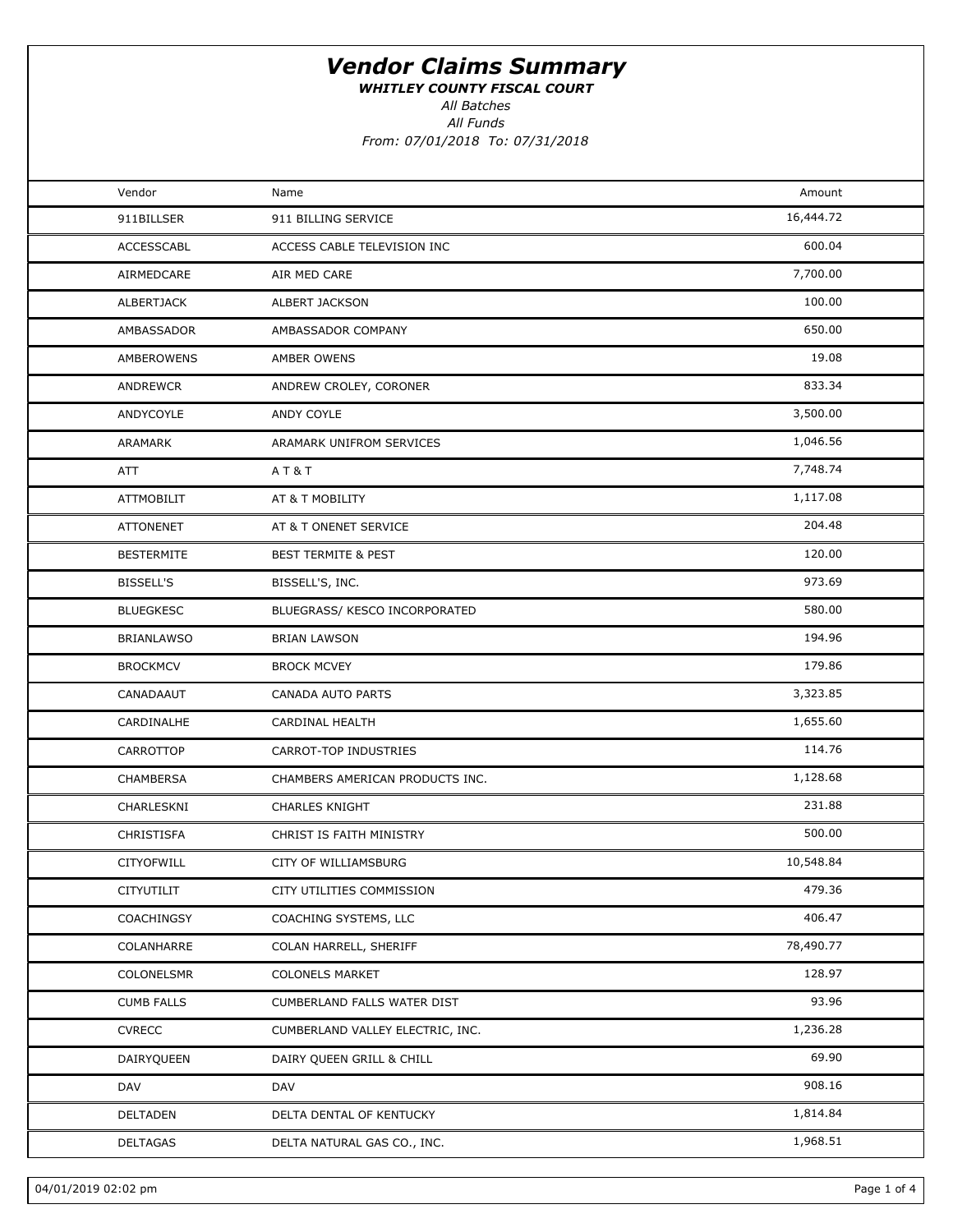WHITLEY COUNTY FISCAL COURT

All Batches

All Funds

From: 07/01/2018 To: 07/31/2018

| Vendor            | Name                               | Amount    |  |
|-------------------|------------------------------------|-----------|--|
| <b>DUGGERSSEP</b> | DUGGERS SEPTIC CLEANING            | 200.00    |  |
| ELLISONSAN        | ELLISON SANITARY SUPPLY CO., INC.  | 1,183.63  |  |
| <b>EMCONHOMEG</b> | EMCON HOME GUARD, INC.             | 170.00    |  |
| <b>EMERGMEDP</b>  | EMERGENCY MEDICAL PRODUCTS, INC    | 826.03    |  |
| <b>EMSAR</b>      | <b>EMSAR CENTRAL</b>               | 706.09    |  |
| <b>ENVIRWASTE</b> | ENVIRONMENTAL WASTE SYSTEMS, LLC   | 280.00    |  |
| <b>EVERBANKCO</b> | TIAA COMMERICAL FINANCE INC        | 334.93    |  |
| <b>EZCOUNTRY</b>  | <b>EZ COUNTRY</b>                  | 495.00    |  |
| <b>FIRSTRESPO</b> | FIRST RESPONSE OF THE BLUEGRASS    | 217.00    |  |
| <b>FLEETMATIC</b> | FLEETMATICS USA, LLC               | 300.00    |  |
| <b>FRIENDYORK</b> | FRIENDS OF YORK RITE               | 500.00    |  |
| <b>GARYBARTON</b> | <b>GARY BARTON</b>                 | 1,129.05  |  |
| GEDRIVEIN         | G & E DRIVE-IN                     | 120.00    |  |
| GREATAMERI        | GREAT AMERICA FINANCIAL SERVICES   | 197.97    |  |
| HARDEE'S          | <b>HARDEE'S</b>                    | 160.84    |  |
| HIGHBRIDGE        | HIGHBRIDGE SPRING WATER CO, INC.   | 618.35    |  |
| <b>HOLSTONGAS</b> | <b>HOLSTON GASES</b>               | 2,902.30  |  |
| <b>HUMANA</b>     | HUMANA HEALTH PLAN, INC.           | 61,786.67 |  |
| IGA               | HOMETOWN IGA #57                   | 828.74    |  |
| <b>JAMESJONES</b> | JAMES JONES EXCAVATING             | 3,056.40  |  |
| <b>JASONMCCUL</b> | <b>JASON MCCULLAH</b>              | 65.00     |  |
| <b>JEFFGRAY</b>   | JEFFREY L. GRAY                    | 16.55     |  |
| <b>JELLICOCOM</b> | JELLICO COMMUNITY HOSPITAL         | 50.00     |  |
| <b>JIMMTBATES</b> | <b>JIMMY BATES</b>                 | 67.97     |  |
| JOEHILLELE        | JOE HILL ELECTRICAL                | 130.00    |  |
| <b>JOEYMASON</b>  | <b>JOEY MASON</b>                  | 100.00    |  |
| <b>JOHNCOINC</b>  | JOHNCO, INC.                       | 26.01     |  |
| <b>JOHNNYWHE</b>  | JOHNNY WHEELS OF WILLIAMSBURG, INC | 234.40    |  |
| <b>JONESPITST</b> | JONES PIT STOP                     | 537.92    |  |
| <b>JOSHKING</b>   | <b>JOSH KING</b>                   | 34.58     |  |
| <b>JOSHNOCHOL</b> | JOSH NOCHOLS                       | 38.55     |  |
| KACO              | K A C O ALL LINES FUND             | 54,593.28 |  |
| KACOLEAS          | KACO LEASING TRUST                 | 2,605.78  |  |
| <b>KACOW</b>      | KACO WORKERS COMPENSATION FUND     | 43,988.97 |  |
|                   |                                    |           |  |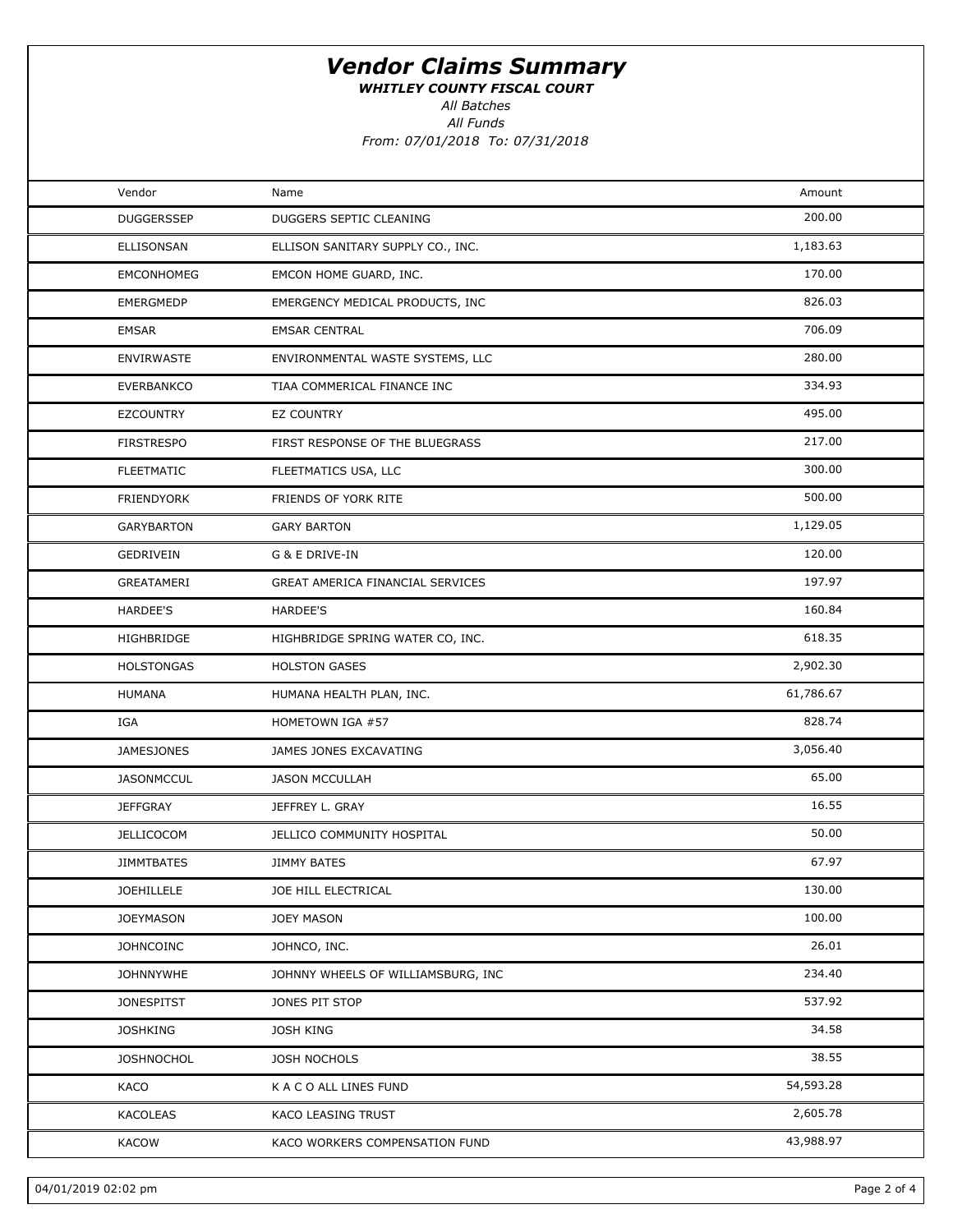WHITLEY COUNTY FISCAL COURT

All Batches

All Funds

From: 07/01/2018 To: 07/31/2018

| Vendor            | Name                                   | Amount    |  |
|-------------------|----------------------------------------|-----------|--|
| <b>KAYSCHWART</b> | KAY SCHWARTZ, COUNTY CLERK             | 406.00    |  |
| <b>KELLWELLFO</b> | KELLWELL FOOD MANAGEMENT               | 29,162.40 |  |
| <b>KENTENAD</b>   | KEN TEN ADVERTISING                    | 708.11    |  |
| <b>KENTUCKYUT</b> | KU                                     | 14,162.11 |  |
| KNOXCOUTIL        | KNOX COUNTY UTILITIES COMMISSION       | 51.12     |  |
| <b>KYASSOC</b>    | KY ASSOCIATION OF COUNTIES             | 1,100.00  |  |
| <b>KYBOARDEMS</b> | KY BOARD OF EMERGENCY MEDICAL SERVICES | 650.00    |  |
| KYJAILERS         | KENTUCKY JAILERS ASSOCIATION           | 175.00    |  |
| KYSTATETRE        | KENTUCKY STATE TREASURER               | 4,455.00  |  |
| LAKECUMBST        | LAKE CUMBERLAND STATE RESORT PARK      | 165.50    |  |
| LAURELTERM        | LAUREL TERMITE CONTROL                 | 2,280.00  |  |
| <b>LIDAPOWERS</b> | LIDA J. POWERS                         | 681.68    |  |
| LOCALISSUE        | LOCAL ISSUES CONFERENCE                | 700.00    |  |
| LONHEAD           | LON "CHUCK" HEAD                       | 231.13    |  |
| LYKINSOILC        | LYKINS OIL COMPANY                     | 11,569.56 |  |
| MARKUSPERK        | MARKUS PERKINS                         | 100.00    |  |
| MARTINPET         | MARTIN'S PETERBILT                     | 767.37    |  |
| NEWSJOURNA        | <b>NEWS JOURNAL</b>                    | 1,309.00  |  |
| NIGOVERNME        | NI GOVERNMENT SERVICES, INC.           | 73.73     |  |
| NORVEXSUPP        | NORVEX SUPPLY                          | 1,281.29  |  |
| OWENSAUTO         | <b>OWENS AUTO PARTS</b>                | 3,441.44  |  |
| <b>PDS</b>        | PRECISION DUPLICATING SOLUTIONS INC    | 211.66    |  |
| POFFCARTIN        | POFF CARTING SERVICE                   | 378.56    |  |
| PREFERREDL        | PREFERRED LAB SERVICE                  | 840.00    |  |
| PREWITTFAR        | PREWITT FARM SUPPLY                    | 120.51    |  |
| PRIORITY 1        | PRIORITY 1, INC                        | 115.00    |  |
| QUALITYCAR        | QUALITY CARE AUTO SERVICE              | 1,205.90  |  |
| QUILL             | <b>QUILL CORPORATION</b>               | 679.85    |  |
| ROANLDHACK        | RONALD HACKER                          | 120.00    |  |
| <b>ROBERTCAMP</b> | ROBERT CAMPBELL                        | 125.00    |  |
| <b>ROBERTMCBR</b> | ROBERT MCBRYDE                         | 3,000.00  |  |
| <b>ROBERTMOUN</b> | ROBERT MOUNCE                          | 100.00    |  |
| SCOTTFIRE&        | <b>SCOTT FIRE &amp; SAFETY</b>         | 194.00    |  |
| <b>SCOTTYHARR</b> | <b>SCOTTY HARRISON</b>                 | 253.97    |  |
|                   |                                        |           |  |